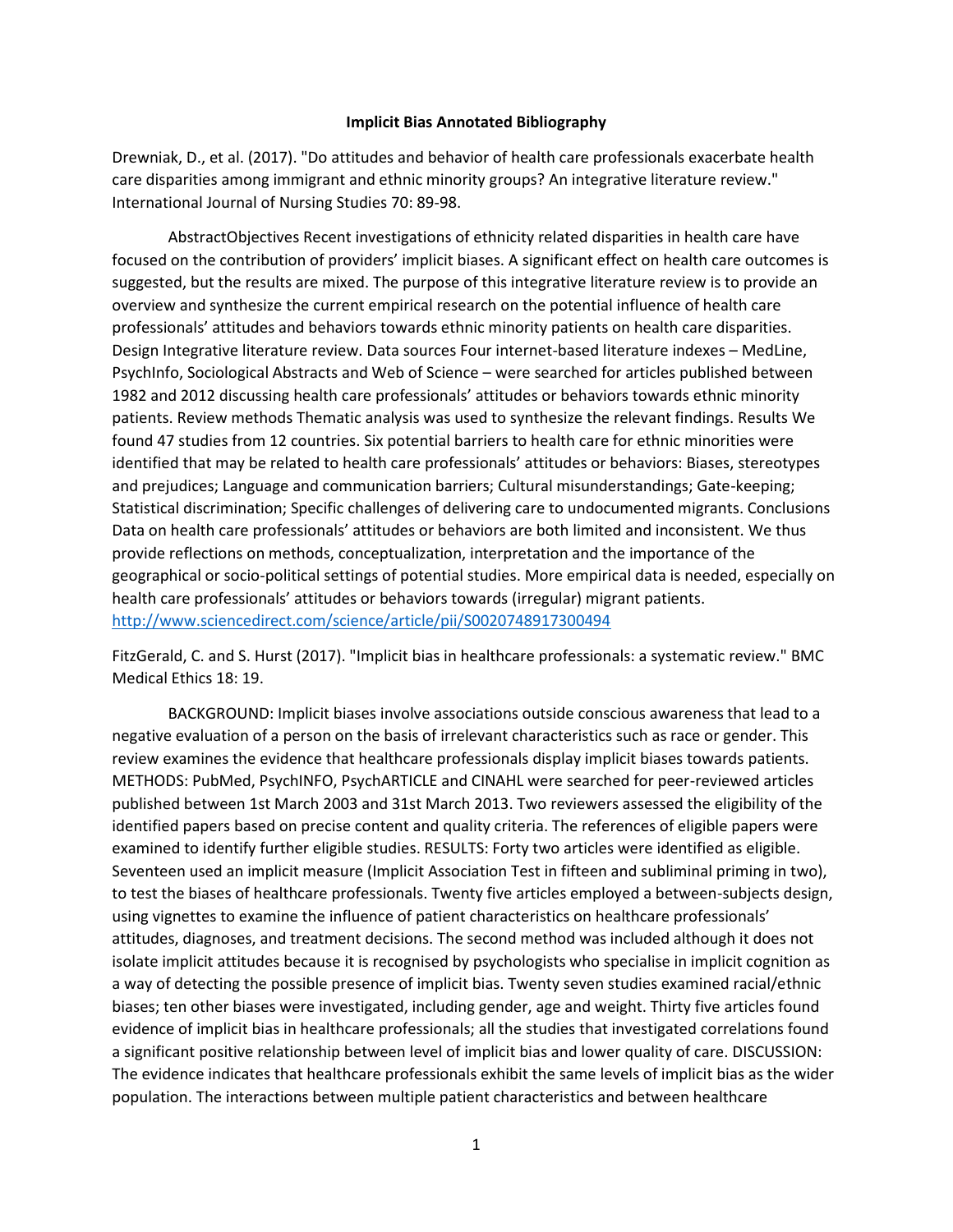professional and patient characteristics reveal the complexity of the phenomenon of implicit bias and its influence on clinician-patient interaction. The most convincing studies from our review are those that combine the IAT and a method measuring the quality of treatment in the actual world. Correlational evidence indicates that biases are likely to influence diagnosis and treatment decisions and levels of care in some circumstances and need to be further investigated. Our review also indicates that there may sometimes be a gap between the norm of impartiality and the extent to which it is embraced by healthcare professionals for some of the tested characteristics. CONCLUSIONS: Our findings highlight the need for the healthcare profession to address the role of implicit biases in disparities in healthcare. More research in actual care settings and a greater homogeneity in methods employed to test implicit biases in healthcare is needed[. https://www.ncbi.nlm.nih.gov/pmc/articles/PMC5333436/](https://www.ncbi.nlm.nih.gov/pmc/articles/PMC5333436/)

Gonzalez, C. M., et al. (2014). "Implicit Bias and Its Relation to Health Disparities: A Teaching Program and Survey of Medical Students." Teaching and Learning in Medicine 26(1): 64-71. <http://www.tandfonline.com/doi/abs/10.1080/10401334.2013.857341>

Jensen, N. M. (2014). "Physicians and Implicit Bias." Journal of General Internal Medicine 29(5): 707-707. <https://www.ncbi.nlm.nih.gov/pmc/articles/PMC4000338/>

Jilani, D., et al. (2015). "Pre-clinical versus clinical medical students' attitudes towards the poor in the United States." Journal of Educational Evaluation for Health Professions 12: 52.

This study assessed the poverty-related attitudes of pre-clinical medical students (first and second years) versus clinical medical students (third and fourth years). First through fourth year medical students voluntarily completed the Attitude Towards Poverty scale. First and second year students were classified together in the preclinical group and third and fourth year students together in the clinical group. A total of 297 students participated (67% response rate). Statistically significant differences were noted between pre-clinical and clinical students for scores on the subscales personal deficiency (P<0.001), stigma (P=0.023), and for total scores (P=0.016). Scores across these subscales and for total scores were all higher in the clinical group. The only subscale which did not show statistical significance between pre-clinical and clinical students was the structural perspective. Medical students in their clinical training have a less favorable attitude towards the poor than their preclinical counterparts. <https://www.ncbi.nlm.nih.gov/pmc/articles/PMC4671180/>

Maina, I. W., et al. 2017 "A decade of studying implicit racial/ethnic bias in healthcare providers using the implicit association test." Social Science & Medicine.

Disparities in the care and outcomes of US racial/ethnic minorities are well documented. Research suggests that provider bias plays a role in these disparities. The implicit association test enables measurement of implicit bias via tests of automatic associations between concepts. Hundreds of studies have examined implicit bias in various settings, but relatively few have been conducted in healthcare. The aim of this systematic review is to synthesize the current knowledge on the role of implicit bias in healthcare disparities. A comprehensive literature search of several databases between May 2015 and September 2016 identified 37 qualifying studies. Of these, 31 found evidence of pro-White or light-skin/anti-Black, Hispanic, American Indian or dark-skin bias among a variety of HCPs across multiple levels of training and disciplines. Fourteen studies examined the association between implicit bias and healthcare outcomes using clinical vignettes or simulated patients. Eight found no statistically significant association between implicit bias and patient care while six studies found that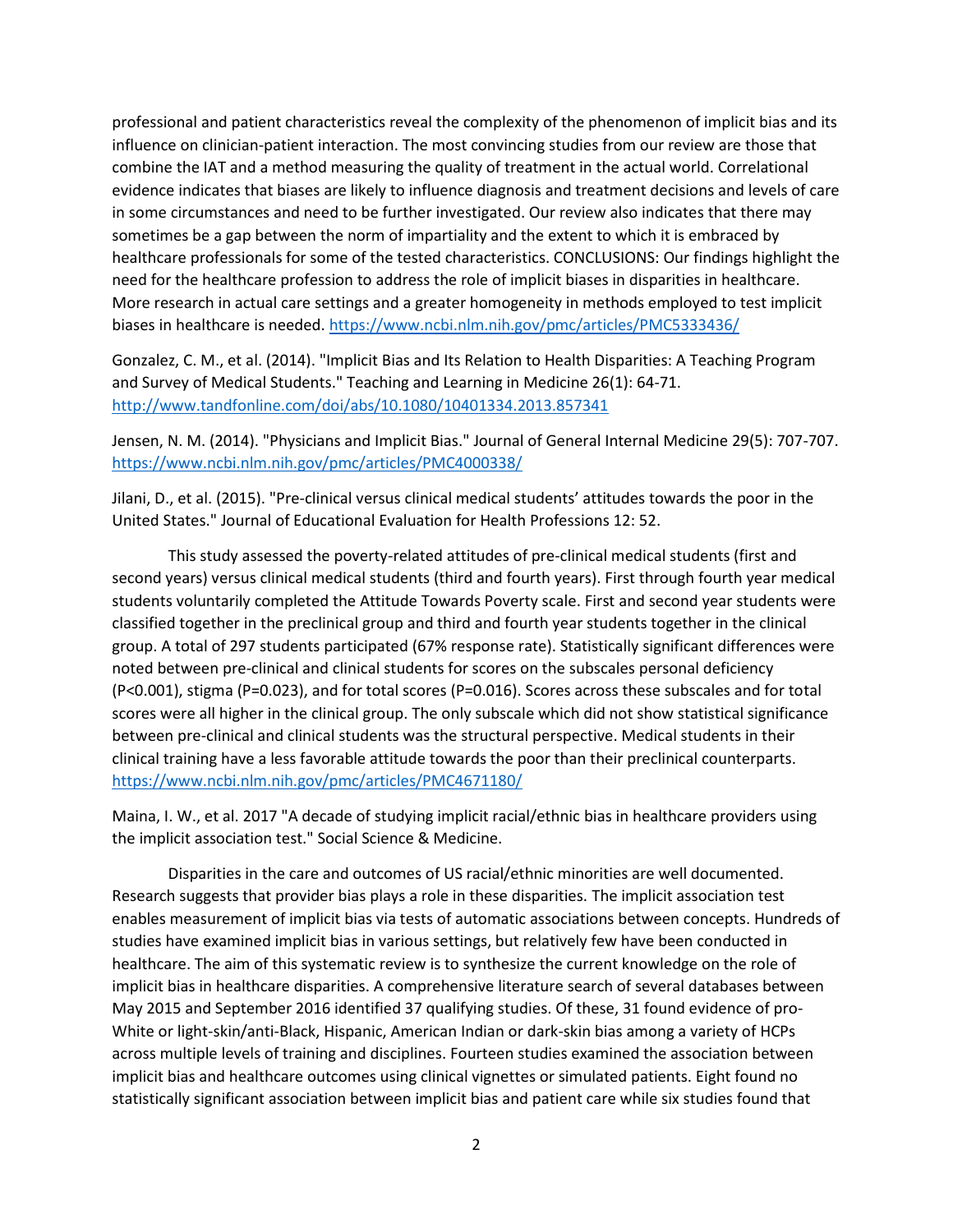higher implicit bias was associated with disparities in treatment recommendations, expectations of therapeutic bonds, pain management, and empathy. All seven studies that examined the impact of implicit provider bias on real-world patient-provider interaction found that providers with stronger implicit bias demonstrated poorer patient-provider communication. Two studies examined the effect of implicit bias on real-world clinical outcomes. One found an association and the other did not. Two studies tested interventions aimed at reducing bias, but only one found a post-intervention reduction in implicit bias. This review reveals a need for more research exploring implicit bias in real-world patient care, potential modifiers and confounders of the effect of implicit bias on care, and strategies aimed at reducing implicit bias and improving patient-provider communication. Future studies have the opportunity to build on this current body of research, and in doing so will enable us to achieve equity in healthcare and outcomes. http://www.sciencedirect.com/science/article/pii/S0277953617303039

Paradies, Y., et al. (2014). "A Systematic Review of the Extent and Measurement of Healthcare Provider Racism." Journal of General Internal Medicine 29(2): 364-387.

BACKGROUND: Although considered a key driver of racial disparities in healthcare, relatively little is known about the extent of interpersonal racism perpetrated by healthcare providers, nor is there a good understanding of how best to measure such racism. OBJECTIVES: This paper reviews worldwide evidence (from 1995 onwards) for racism among healthcare providers; as well as comparing existing measurement approaches to emerging best practice, it focuses on the assessment of interpersonal racism, rather than internalized or systemic/institutional racism. METHODS: The following databases and electronic journal collections were searched for articles published between 1995 and 2012: Medline, CINAHL, PsycInfo, Sociological Abstracts. Included studies were published empirical studies of any design measuring and/or reporting on healthcare provider racism in the English language. Data on study design and objectives; method of measurement, constructs measured, type of tool; study population and healthcare setting; country and language of study; and study outcomes were extracted from each study. RESULTS: The 37 studies included in this review were almost solely conducted in the U.S. and with physicians. Statistically significant evidence of racist beliefs, emotions or practices among healthcare providers in relation to minority groups was evident in 26 of these studies. Although a number of measurement approaches were utilized, a limited range of constructs was assessed. CONCLUSION: Despite burgeoning interest in racism as a contributor to racial disparities in healthcare, we still know little about the extent of healthcare provider racism or how best to measure it. Studies using more sophisticated approaches to assess healthcare provider racism are required to inform interventions aimed at reducing racial disparities in health.

<https://www.ncbi.nlm.nih.gov/pmc/articles/PMC3912280/>

Phelan, S. M., et al. (2015). "The mixed impact of medical school on medical students' implicit and explicit weight bias." Medical education 49(10): 983-992.

BACKGROUND: Healthcare trainees demonstrate implicit (automatic, unconscious) and explicit (conscious) bias against people from stigmatized and marginalized social groups, which can negatively influence communication and decision-making. Medical schools are well positioned to intervene and reduce bias in new physicians. OBJECTIVE: To assess medical school factors that influence change in implicit and explicit bias against individuals from one stigmatized group, people with obesity. DESIGN: Prospective cohort study of medical students enrolled at 49 US medical schools randomly selected from all US medical schools within strata of public/private schools and region. PARTICIPANTS: 1,795 medical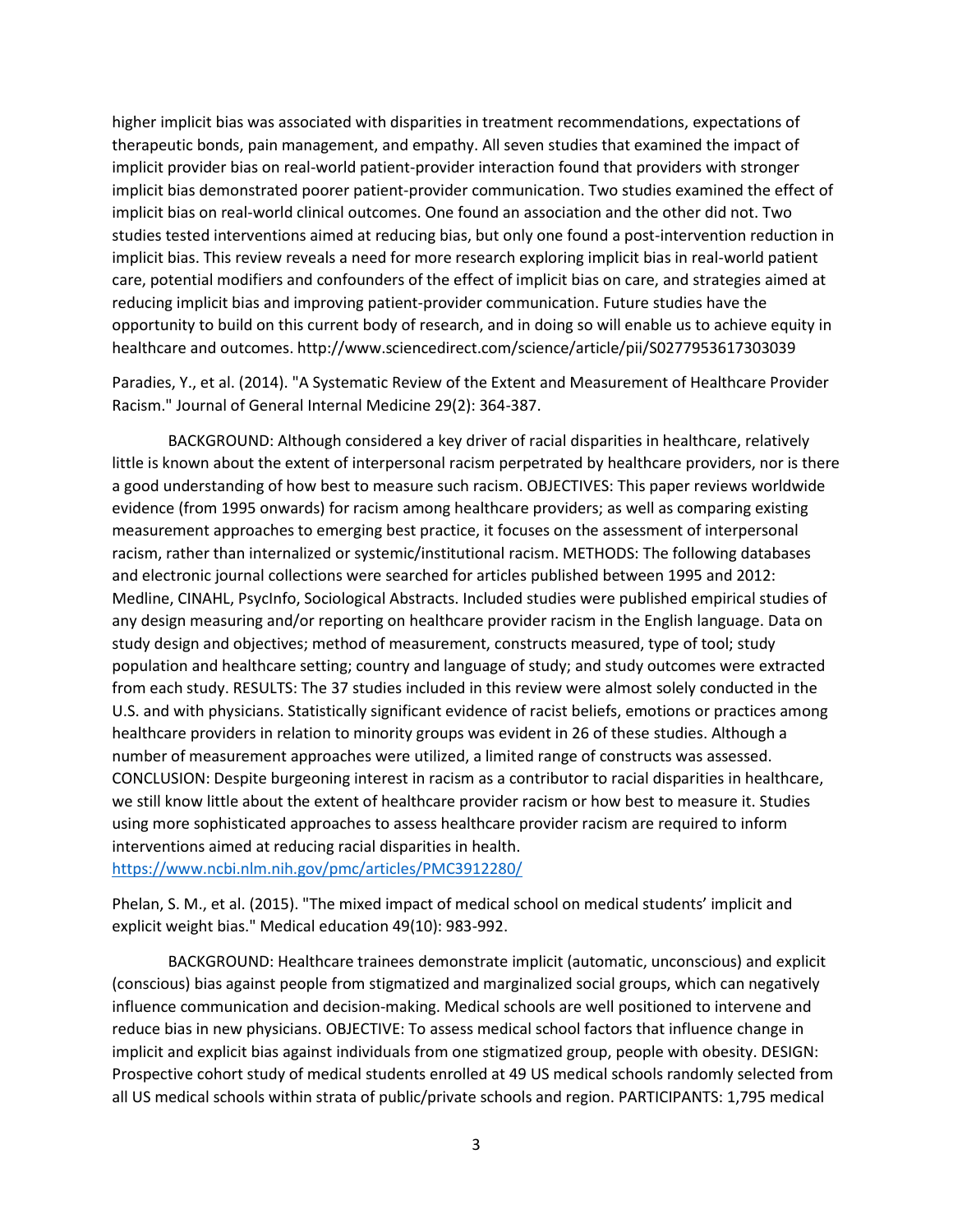students surveyed at the beginning of their 1(st) year and end of their 4(th) year. MEASUREMENT: Webbased surveys included measures of weight bias, and medical school experiences and climate. We compared bias change to changes in the general public over the same time period. We used linear mixed models to assess the impact of curriculum, contact with people who have obesity, and faculty rolemodeling on weight bias change. RESULTS: Increased implicit and explicit biases were associated with less positive contact with patients who have obesity and more exposure to faculty role-modeling of discriminatory behavior or negative comments about patients with obesity. Increased implicit bias was associated with training in how to deal with difficult patients. On average, implicit weight bias decreased and explicit bias increased during medical school, over a period of time where implicit weight bias in the general public increased and explicit bias remained stable. CONCLUSION: Medical schools may reduce students' weight biases by increasing positive contact between students and patients with obesity, eliminating unprofessional role-modeling by faculty and residents, and altering curricula focused on treating difficult patients[. https://www.ncbi.nlm.nih.gov/pmc/articles/PMC4755318/](https://www.ncbi.nlm.nih.gov/pmc/articles/PMC4755318/)

Sabin, J. A. and A. G. Greenwald (2012). "The Influence of Implicit Bias on Treatment Recommendations for 4 Common Pediatric Conditions: Pain, Urinary Tract Infection, Attention Deficit Hyperactivity Disorder, and Asthma." American Journal of Public Health 102(5): 988-995.

Objectives. We examined the association between pediatricians' attitudes about race and treatment recommendations by patients' race. Methods. We conducted an online survey of academic pediatricians (n = 86). We used 3 Implicit Association Tests to measure implicit attitudes and stereotypes about race. Dependent variables were recommendations for pain management, urinary tract infections, attention deficit hyperactivity disorder, and asthma, measured by case vignettes. We used correlational analysis to assess associations among measures and hierarchical multiple regression to measure the interactive effect of the attitude measures and patients' race on treatment recommendations. Results. Pediatricians' implicit (unconscious) attitudes and stereotypes were associated with treatment recommendations. The association between unconscious bias and patient's race was statistically significant for prescribing a narcotic medication for pain following surgery. As pediatricians' implicit pro-White bias increased, prescribing narcotic medication decreased for African American patients but not for the White patients. Self-reported attitudes about race were associated with some treatment recommendations. Conclusions. Pediatricians' implicit attitudes about race affect pain management. There is a need to better understand the influence of physicians' unconscious beliefs about race on pain and other areas of care.<https://www.ncbi.nlm.nih.gov/pmc/articles/PMC3483921/>

Saha, S., et al. (2008). "Racial and Ethnic Disparities in the VA Health Care System: A Systematic Review." Journal of General Internal Medicine 23(5): 654-671.

OBJECTIVES: To better understand the causes of racial disparities in health care, we reviewed and synthesized existing evidence related to disparities in the "equal access" Veterans Affairs (VA) health care system. METHODS: We systematically reviewed and synthesized evidence from studies comparing health care utilization and quality by race within the VA. RESULTS: Racial disparities in the VA exist across a wide range of clinical areas and service types. Disparities appear most prevalent for medication adherence and surgery and other invasive procedures, processes that are likely to be affected by the quantity and quality of patient–provider communication, shared decision making, and patient participation. Studies indicate a variety of likely root causes of disparities including: racial differences in patients' medical knowledge and information sources, trust and skepticism, levels of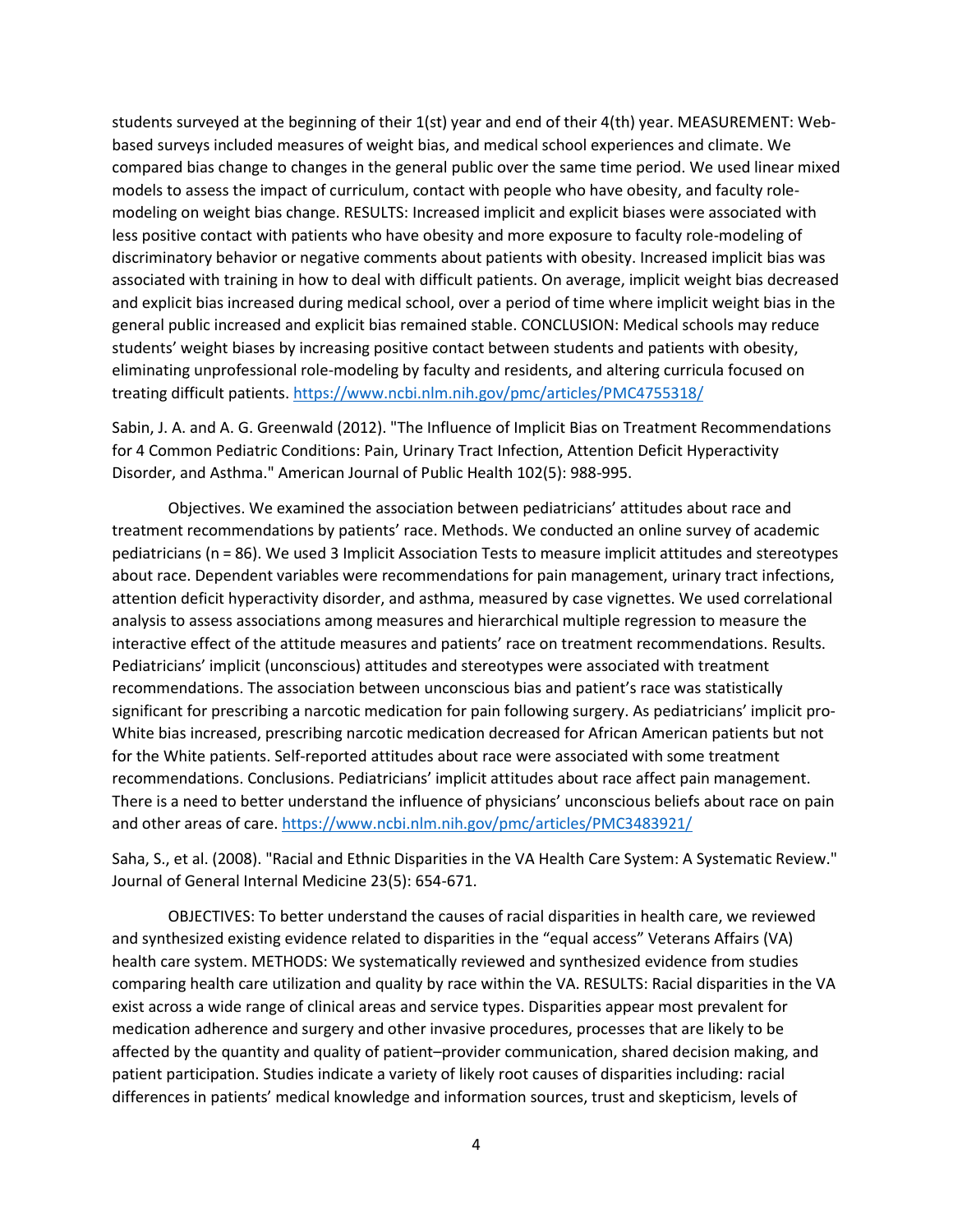participation in health care interactions and decisions, and social support and resources; clinician judgment/bias; the racial/cultural milieu of health care settings; and differences in the quality of care at facilities attended by different racial groups. CONCLUSIONS: Existing evidence from the VA indicates several promising targets for interventions to reduce racial disparities in the quality of health care. <https://www.ncbi.nlm.nih.gov/pmc/articles/PMC2324157/>

Schiekirka, S., et al. (2014). "Assessment of two different types of bias affecting the results of outcomebased evaluation in undergraduate medical education." BMC Medical Education 14: 149-149.

BACKGROUND: Estimating learning outcome from comparative student self-ratings is a reliable and valid method to identify specific strengths and shortcomings in undergraduate medical curricula. However, requiring students to complete two evaluation forms (i.e. one before and one after teaching) might adversely affect response rates. Alternatively, students could be asked to rate their initial performance level retrospectively. This approach might threaten the validity of results due to response shift or effort justification bias. METHODS: Two consecutive cohorts of medical students enrolled in a six-week cardio-respiratory module were enrolled in this study. In both cohorts, performance gain was estimated for 33 specific learning objectives. In the first cohort, outcomes calculated from ratings provided before (pretest) and after (posttest) teaching were compared to outcomes derived from comparative self-ratings collected after teaching only (thentest and posttest). In the second cohort, only thentests and posttests were used to calculate outcomes, but data collection tools differed with regard to item presentation. In one group, thentest and posttest ratings were obtained sequentially on separate forms while in the other, both ratings were obtained simultaneously for each learning objective. RESULTS: Using thentest ratings to calculate performance gain produced slightly higher values than using true pretest ratings. Direct comparison of then- and posttest ratings also yielded slightly higher performance gain than sequential ratings, but this effect was negligibly small. CONCLUSIONS: Given the small effect sizes, using thentests appears to be equivalent to using true pretest ratings. Item presentation in the posttest does not significantly impact on results. <https://www.ncbi.nlm.nih.gov/pmc/articles/PMC4112834/>

van Ryn, M., et al. (2015). "Medical School Experiences Associated with Change in Implicit Racial Bias Among 3547 Students: A Medical Student CHANGES Study Report." Journal of General Internal Medicine 30(12): 1748-1756.

BACKGROUND: Physician implicit (unconscious, automatic) bias has been shown to contribute to racial disparities in medical care. The impact of medical education on implicit racial bias is unknown. OBJECTIVE: To examine the association between change in student implicit racial bias towards African Americans and student reports on their experiences with 1) formal curricula related to disparities in health and health care, cultural competence, and/or minority health; 2) informal curricula including racial climate and role model behavior; and 3) the amount and favorability of interracial contact during school. DESIGN: Prospective observational study involving Web-based questionnaires administered during first (2010) and last (2014) semesters of medical school. PARTICIPANTS: A total of 3547 students from a stratified random sample of 49 U.S. medical schools. MAIN OUTCOME(S) AND MEASURE(S): Change in implicit racial attitudes as assessed by the Black-White Implicit Association Test administered during the first semester and again during the last semester of medical school. KEY RESULTS: In multivariable modeling, having completed the Black-White Implicit Association Test during medical school remained a statistically significant predictor of decreased implicit racial bias (−5.34, p ≤ 0.001: